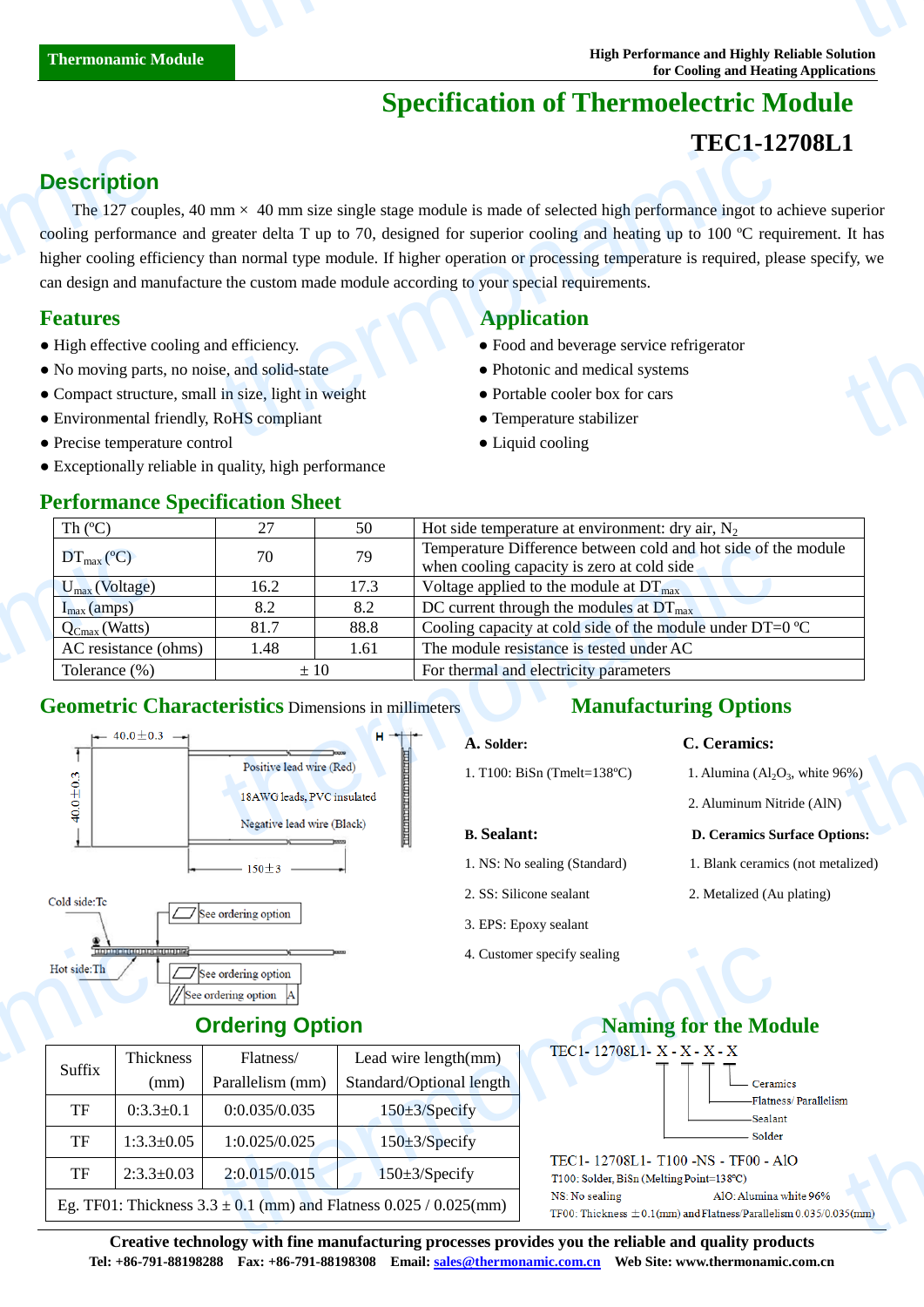# **Specification of Thermoelectric Module**

# **TEC1-12708L1**



**Creative technology with fine manufacturing processes provides you the reliable and quality products Tel: +86-791-88198288 Fax: +86-791-88198308 Email: sales@thermonamic.com.cn Web Site: www.thermonamic.com.cn**